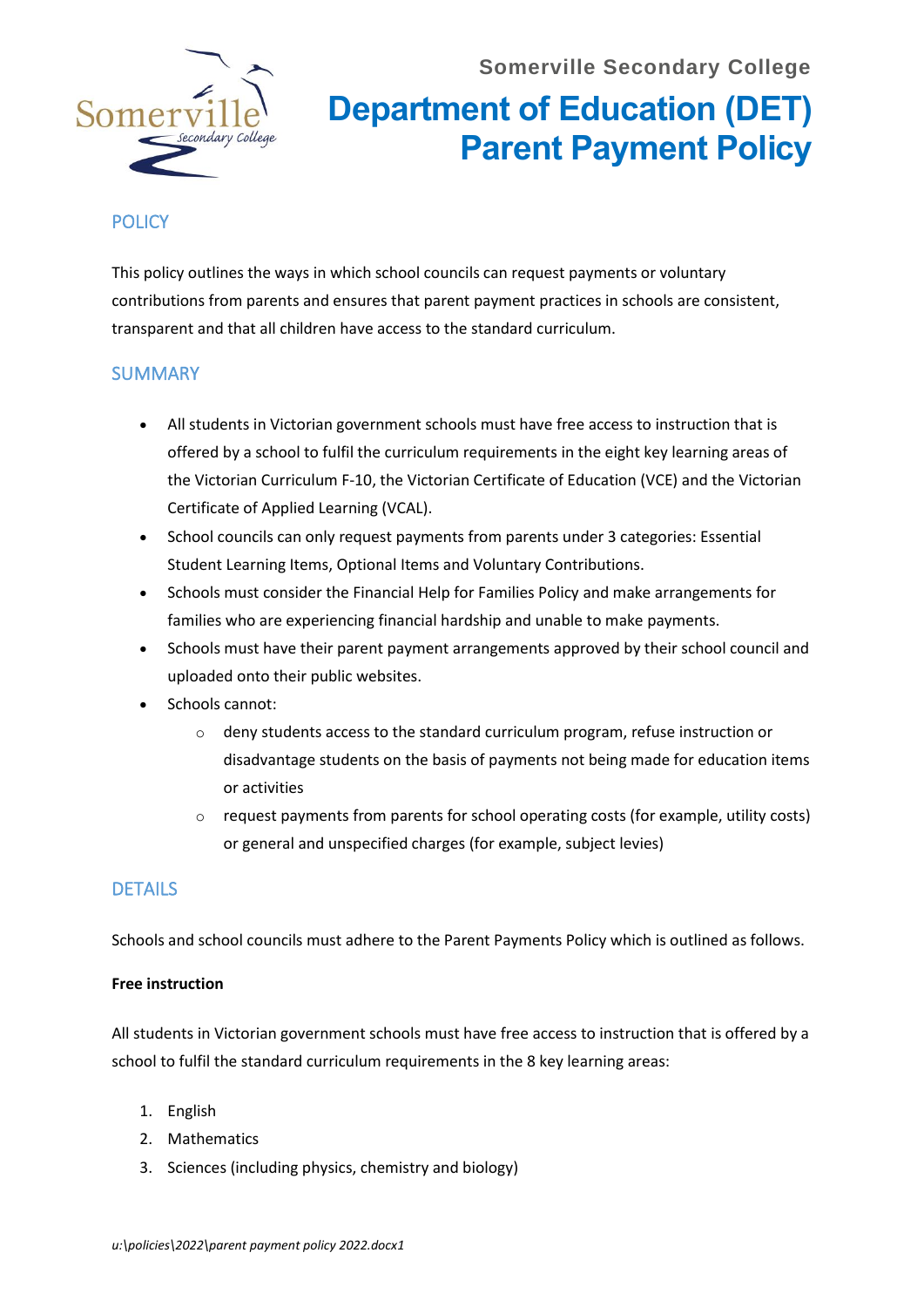

# **Department of Education (DET) Parent Payment Policy**

- 4. Humanities and social sciences (including history, geography, economics, business, civics and citizenship)
- 5. The Arts
- 6. Languages
- 7. Health and Physical Education
- 8. Information and communication technology and design and technology.

Free instruction includes the teaching staff, administration and the provision of facilities in connection with the instruction of the standard curriculum program, including reasonable adjustments for students with disabilities.

Schools cannot deny students access to the standard curriculum program, refuse instruction or disadvantage students on the basis of payments not being made for education items or activities. Schools cannot withhold student access to enrolment or advancement to the next year level as a condition of payments being made.

## PARENT PAYMENT CATEGORIES

School councils can only request payments from parents under 3 categories:

### **1. Essential Student Learning Items**

Essential Student Learning Items are items and activities which the school deems as essential for student learning, without which, students would be unable to access the school's delivery of the standard curriculum.

Where practical and appropriate, parents may choose to purchase essential items through the school or provide their own. Where a child cannot provide an essential student learning item or participate in an essential activity, the school must make alternative arrangements e.g. make the item available through the school or provide alternative financial support options.

Essential Student Learning Items do not include:

- school operating costs (refer to School operating costs in th[e Guidance](https://www2.education.vic.gov.au/pal/parent-payment/guidance) tab)
- generic subject levies or fees
- non-curriculum related costs
- unspecified charges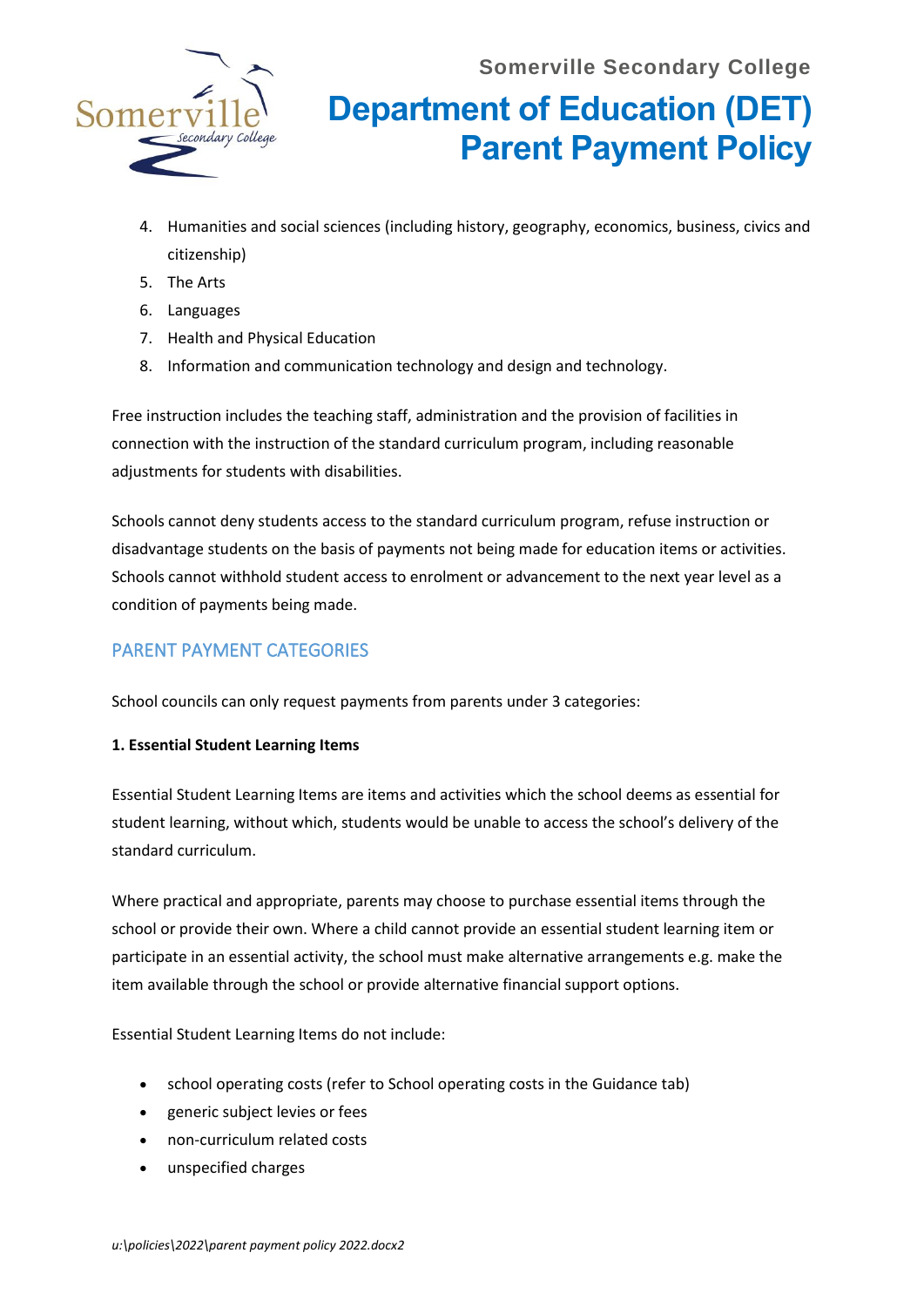

# **Department of Education (DET) Parent Payment Policy**

Schools must be able to justify why an item or activity has been categorised as an Essential Student Learning Item.

Refer to Essential Student Learning Items in the Guidance section for further information.

#### **2. Optional Items**

Optional Items are items and activities that enhance or broaden the schooling experience of students and are offered in addition to the standard curriculum. Students access these on a user pays basis.

Optional Items include non-curriculum-based school events, optional excursions and camps, optional sporting or music programs and materials that don't relate to the standard curriculum such as school magazines.

#### **3. Voluntary Contributions**

School councils can invite parents to make a voluntary contribution to support the school. Voluntary Contributions can be for general or clearly explained specific purposes that relate to the school council's functions and objectives. Where a Voluntary Contribution is requested for a specific purpose, the funds may only be used for that purpose.

There are no obligations on parents to make any Voluntary Contributions and schools cannot refuse students instruction in the standard curriculum if their parents do not contribute.

## FINANCIAL HELP FOR FAMILIES

Schools have a commitment and responsibility to be responsive to parents who may be experiencing either short-term or long-term financial hardship.

#### **Schools must:**

- ensure costs to parents are kept to a minimum and made affordable for families
- consider the Financial Help for Families Policy and make arrangements for families who are experiencing financial hardship and unable to make payments for their child
- nominate a parent payment contact person(s) to support families with parent payment arrangements

Refer t[o Financial Help for Families](https://www2.education.vic.gov.au/pal/financial-help-families/policy) for further information.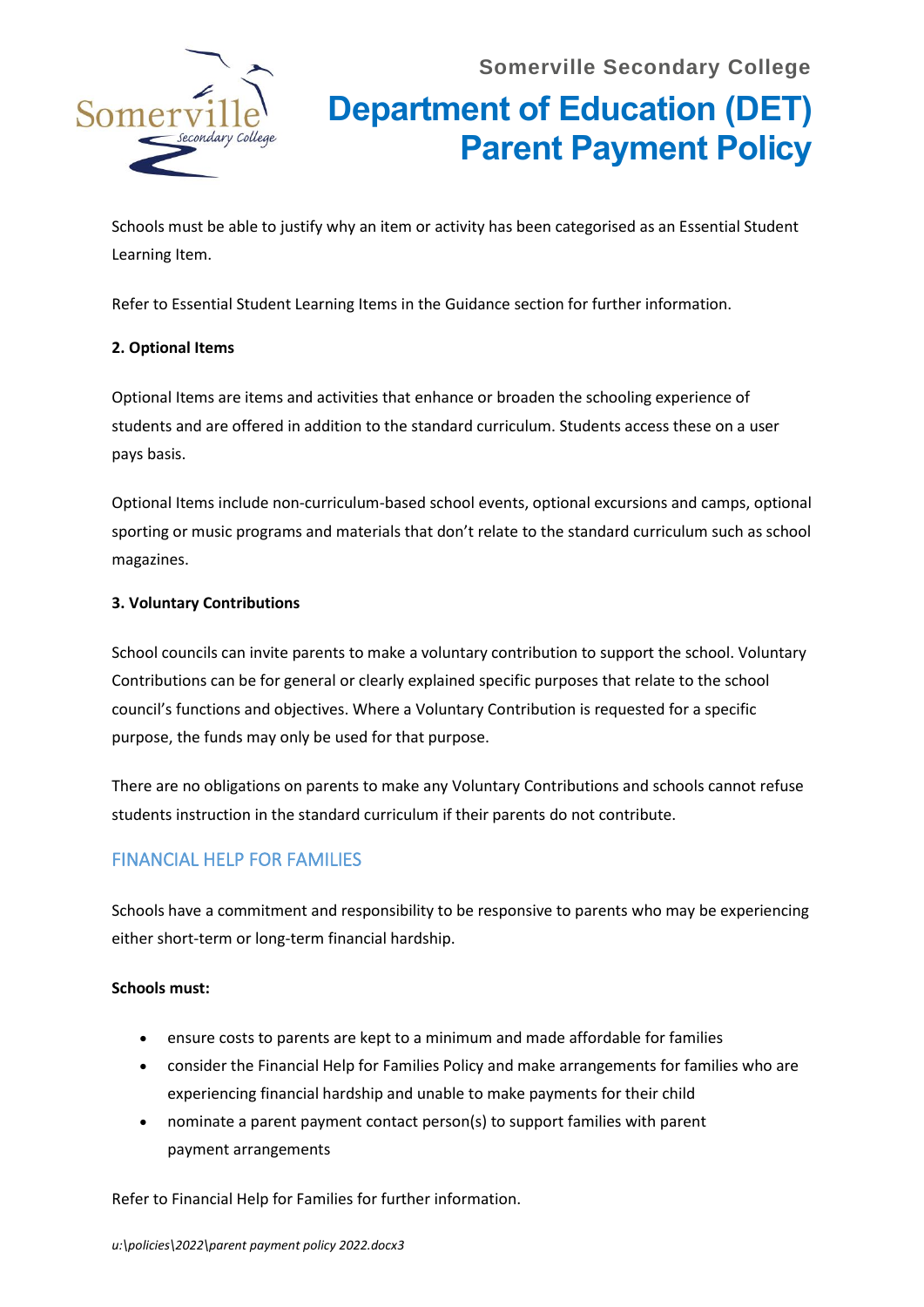

# **Department of Education (DET) Parent Payment Policy**

## SCHOOL'S PARENT PAYMENT ARRANGEMENTS

Schools do not need to develop their own school-level parent payment policy. However, schools should develop their own parent payment arrangements that suit their local context. Parent payment arrangements include the school's:

- payment requests to parents for items and activities. Items and activities must be clearly specified, accurately costed and itemised using the 3 categories
- financial support options for parents experiencing financial hardship
- payment methods

#### **Schools must:**

- have their parent payment arrangements approved by their school council prior to communicating it to parents
- upload their parent payment arrangements onto their school website for transparency (refer to Uploading parent payment arrangements onto the school website in the [Guidance](https://www2.education.vic.gov.au/pal/parent-payment/guidance) tab)

Schools must use the [Parent Payment Arrangements Template](https://content.sdp.education.vic.gov.au/sites/default/files/2020-08/Parent-Payments-Arrangements-template-2020_2.docx) to develop arrangements and communicate these to parents.

### **DEFINITIONS**

Standard curriculum

Standard curriculum is the Victorian Curriculum F-10, Victorian Certificate of Education (VCE) and Victorian Certificate of Applied Learning (VCAL).

### RELATED POLICIES

- Finance Manual [Financial Management for Schools](https://www2.education.vic.gov.au/pal/finance-manual/policy)
- [Financial Help for Families](https://www2.education.vic.gov.au/pal/financial-help-families/policy)
- [Personal Devices](https://www2.education.vic.gov.au/pal/personal-devices/policy)  Access
- School Council [Powers and Functions](https://www2.education.vic.gov.au/pal/school-council-powers-and-functions/policy)
- [Student Dress Code](https://www2.education.vic.gov.au/pal/student-dress-code/policy)
- [Students with Disability](https://www2.education.vic.gov.au/pal/students-disability/policy)